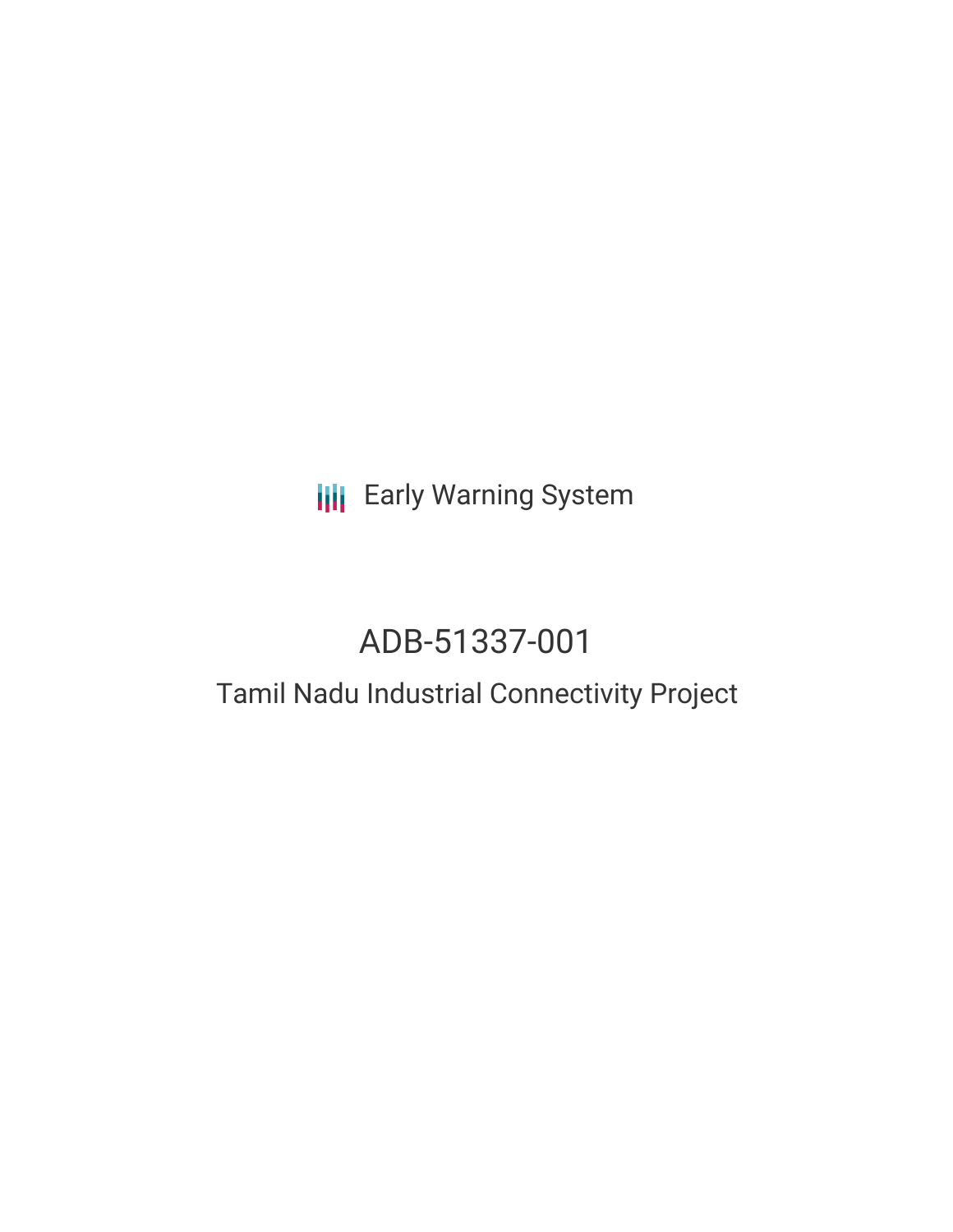

#### **Quick Facts**

| <b>Countries</b>              | India                        |
|-------------------------------|------------------------------|
| <b>Financial Institutions</b> | Asian Development Bank (ADB) |
| <b>Status</b>                 | Approved                     |
| <b>Bank Risk Rating</b>       | A                            |
| <b>Voting Date</b>            | 2019-03-25                   |
| <b>Sectors</b>                | Transport                    |
| <b>Investment Type(s)</b>     | Loan                         |
| <b>Loan Amount (USD)</b>      | \$484.00 million             |
|                               |                              |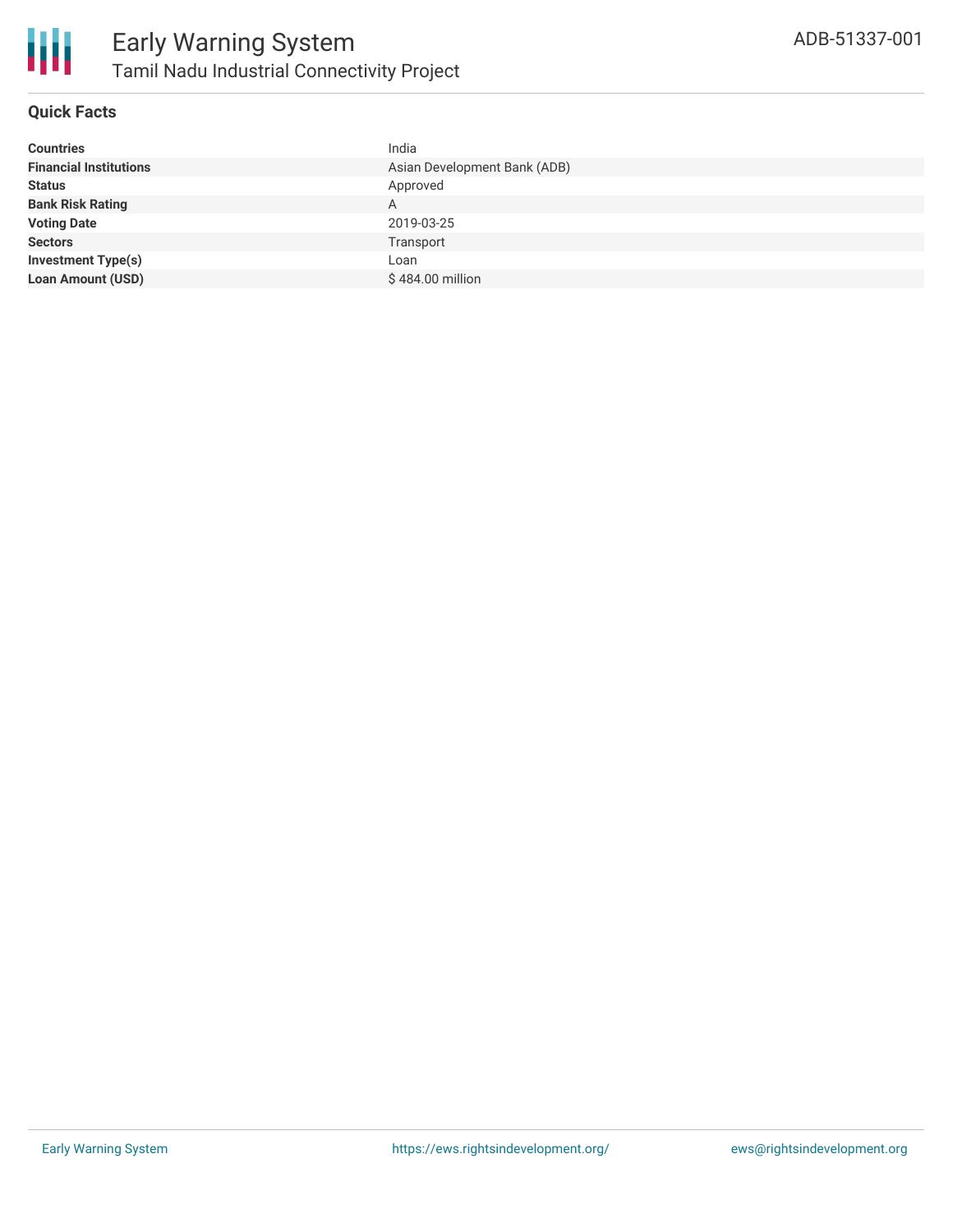

#### **Project Description**

The project will rehabilitate and upgrade about 640 kilometers (km) of state roads on the core road network (CRN) in Tamil Nadu to improve road transport connectivity with economic and industrial centers in the state. It will involve upgrading state roads to standard two-lane or four-lane width with paved shoulders, depending on traffic requirements. Bridges and culverts will be widened, strengthened road safety features will be included, and the improved road assets will be maintained for five years after construction.

The vision of the Highways Department, Government of Tamil Nadu, as stated in its Policy Note (2016-2017), is to increase the capacity, connectivity, efficiency and safety of the highways system. Per the state''s policy, all state highways will be widened to double-lane and all major district roads will be widened to intermediate lane. Into the future, as traffic continues to increase, there will be need to infuse greater funding into the transport sector, including the road sector. Along with industrial connectivity, higher population and vehicular densities need road capacity improvement, which is primarily sought to be addressed in this project.

The project is consistent with the strategic objective set out in the Country Partnership Strategy on expansion of infrastructure networks for transport along economic corridors, and focus on improved road connectivity at the state, district, and rural levels to improve access to services and enhance productivity and incomes. This would be ADB's first road sector project in the state, and will open opportunities for further engagement in the future, both in terms of financing and institutional and capacity aspects.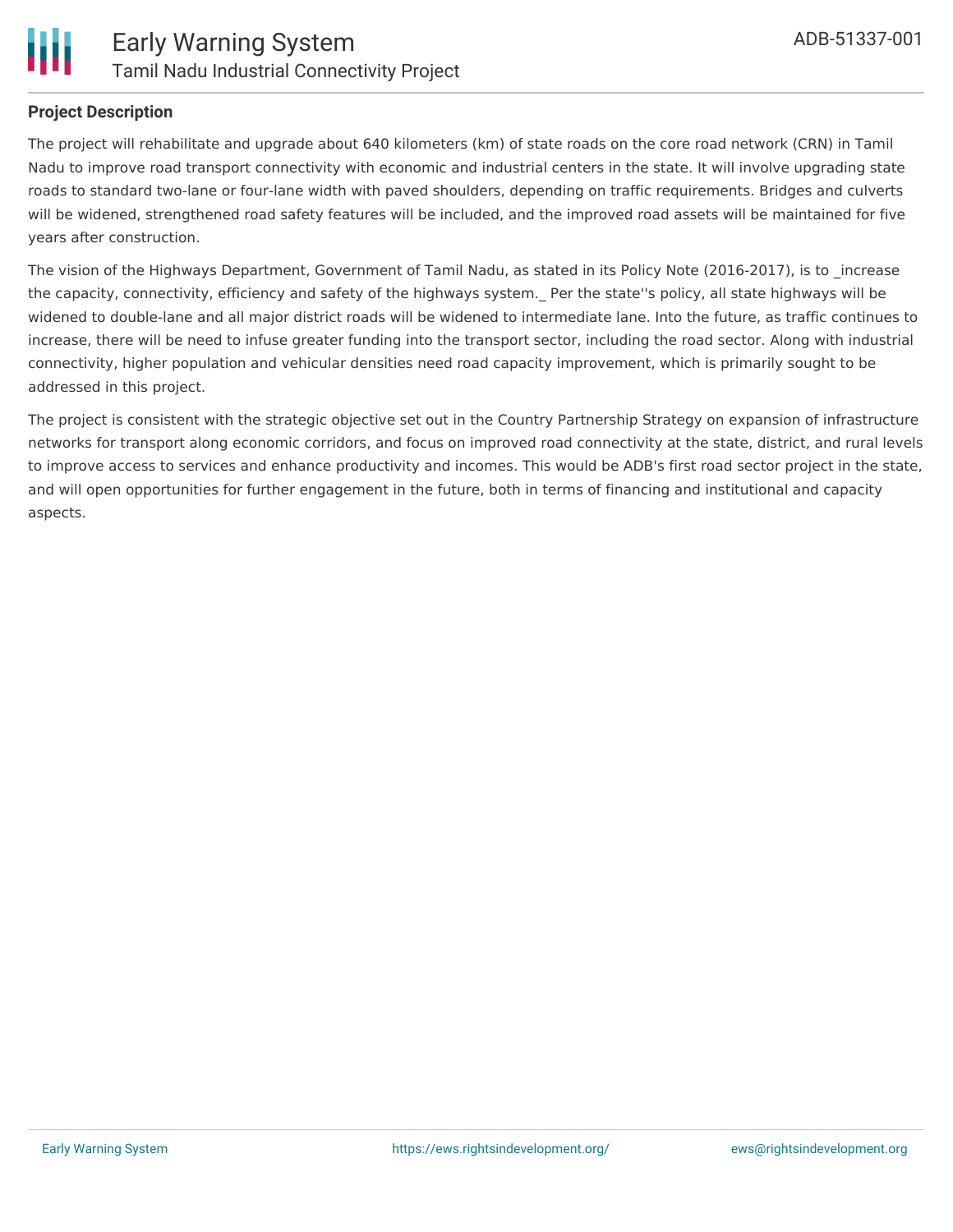

#### **Investment Description**

Asian Development Bank (ADB)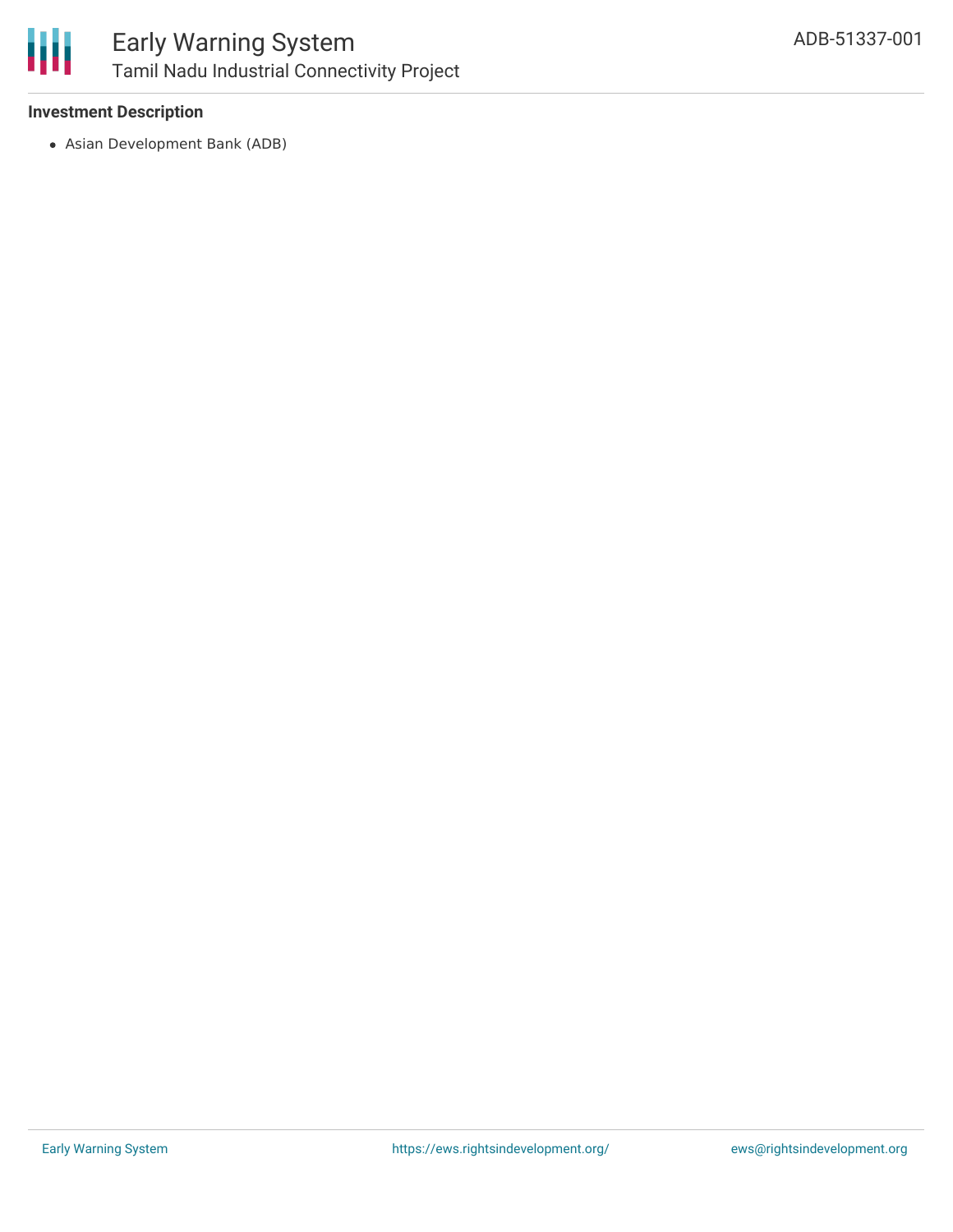

#### **Contact Information**

PROJECT CONTACTS

Responsible ADB Officer: Peri, Ravi Venkat Responsible ADB Department: South Asia Department Responsible ADB Division: Transport and Communications Division, SARD

Executing Agencies Highways Department-Tamil Nadu Sardar Patel Road Madras - 600 025

#### ACCOUNTABILITY MECHANISM OF ADB

The Accountability Mechanism is an independent complaint mechanism and fact-finding body for people who believe they are likely to be, or have been, adversely affected by an Asian Development Bank-financed project. If you submit a complaint to the Accountability Mechanism, they may investigate to assess whether the Asian Development Bank is following its own policies and procedures for preventing harm to people or the environment. You can learn more about the Accountability Mechanism and how to file a complaint at: http://www.adb.org/site/accountability-mechanism/main